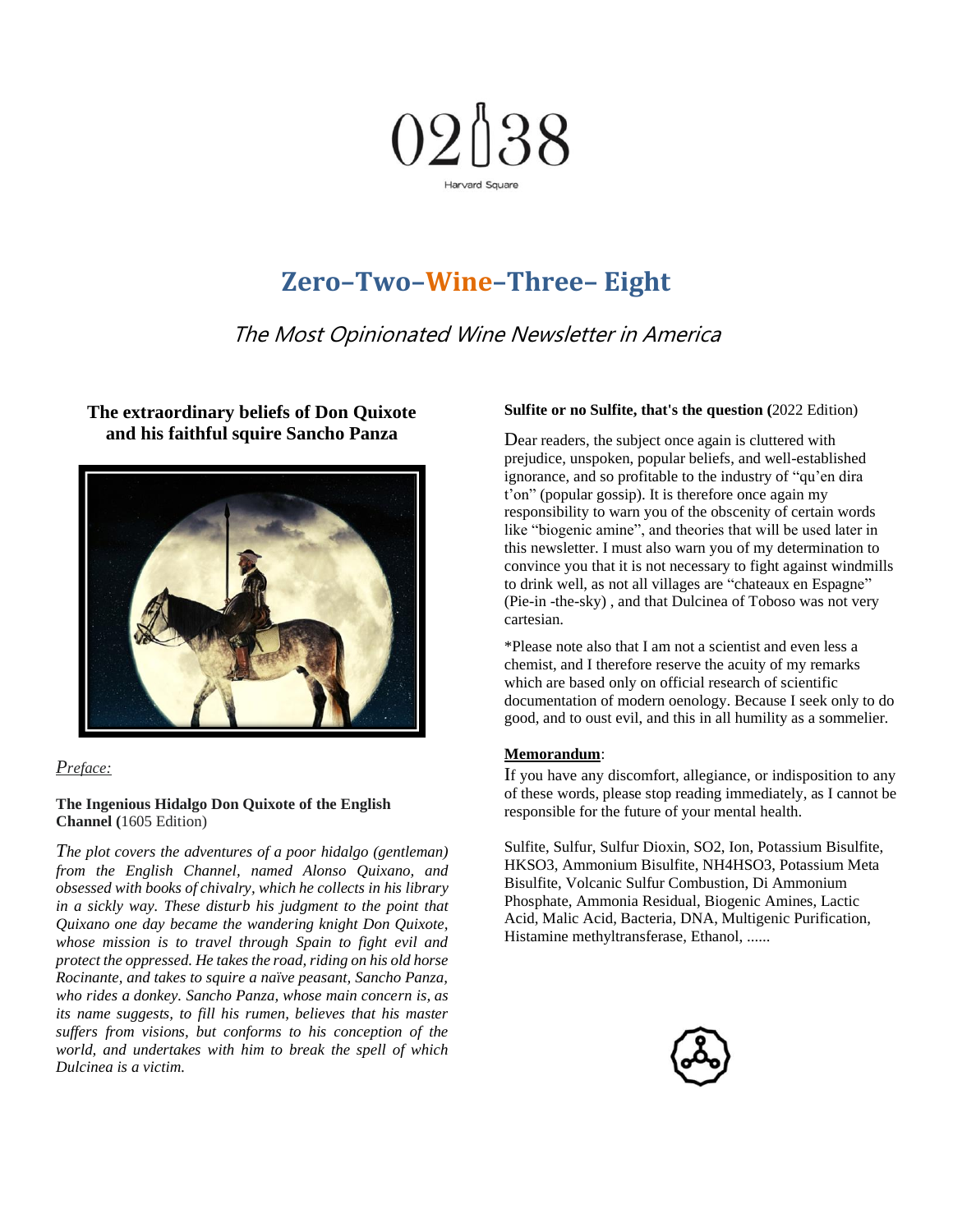

## *Chapter 1:*

#### 1.1 **Should we be afraid... of sulfites?**

In recent years a fear of sulfites has been slathered on the world of wine and its consumers. The origin is justified due to excessive practices on the part of winegrowers in the past. Amplified by the global movement of "natural wines" and a lack of fair and transparent information on the understanding of its practice and usefulness has made this friend suddenly an enemy and has suppressed cost, and this without understanding the more dangerous consequences that this can represent for the consumer. A witch hunt, an inquisition? What could go wrong…



## 1.2 **What are sulfites?**

Sulfites can import its compound formula, is always based on the sulfide atom, this substance is a gaseous molecule, that is found (naturally or added/active or inactive) in the wine. It is formed naturally during the fermentation of grape musts into alcohol. So, where there is alcohol, automatically there are sulfites? And a wine without sulfites, this does not exist (naturally).

When added before, during, or after fermentation, it has the function of being an antioxidant of wine, an antiseptic agent against yeasts and unwanted bacteria, and a stabilizer in the preservation of bottled wine. Scientific knowledge around wine, both in terms of viticulture and winemaking, has evolved enormously over the past 50 years. Not so long ago, we knew the beneficial effects of sulfites, but not the optimal doses...

This led to excesses because we preferred to put too much rather than not enough, to avoid any problem. But today, we understand much better the action of sulfites as well as the minimum amounts needed. Good winemakers are very concerned about using only the bare minimum. Moreover, the addition of sulfites is regulated, and maximums are imposed. It is scientifically recognized (defined by the WHO) that sulfites have no danger and do not cause serious inflammatory reactions below 0.7 mg per kg of your weight per day, and that a sulfite intolerance represents only 2% of the world's population.

## 1.3 **But where are these sulfites hidden?**

Sulfites are not only found in wine, but in a very large number (naturally or in addition) of everyday consumer products such as the following:

*canned and frozen fruits and vegetables, fruit and vegetable juices, fruit fillings and syrups, jams, jellies and other canned fruits, dried fruits and vegetables, e.g. apricots, coconuts, raisins and sweet potatoes, cereals, corn flour and starch, crackers and muesli, dehydrated potatoes, pureed, peeled and pre-cut, including French fries, pasta, pulp and mashed tomatoes, condiments, e.g. horseradish, ketchup, mustard, pickles and relish, vinegar and wine vinegar, lemon and lime juice bottled and concentrated thereof, alcoholic, and nonalcoholic beer and cider, bakery and pastry products, including cereal bars, cold cuts, hot dog sausages and others, salad dressings, sauces and soups, fish, crustaceans and mollusks, rice preparations and noodles, soy products, gelatin, or pectin, sweeteners, dextrose, glucose dry matter, syrup and molasses, medicines, and pharmaceuticals etc.*

So, do we really have an intolerance to sulfites, or like many of us an intolerance to **excess** sulfites in wine? Possibly an invented fear that makes us believe like Don Quixote that windmills are dangerous giants?

But then by fashion, or for the right to equality for all, or by the insanity of the influences of popular beliefs, and to either say help the 1% of people sensitive to sulfites, (but also to try to seduce all the fearful) some winemakers now make wines without added sulfites, natural wines, or rather that contain enough of it (since fermentation produces it naturally) and may fall below the threshold where reporting is mandatory.

## 1.4 **Free or combined?**

Only part of the sulfur added to wine is effective as an antioxidant. The rest combines with other elements that have no use in wine. The part that is lost in the wine is said to be "combined" with the active part called "free". A good winemaker will try to have as much free sulfur as he can. At best it will reach a free/combined ratio of 50%. Total sulfites levels are the sum of free SO2 and combined SO2.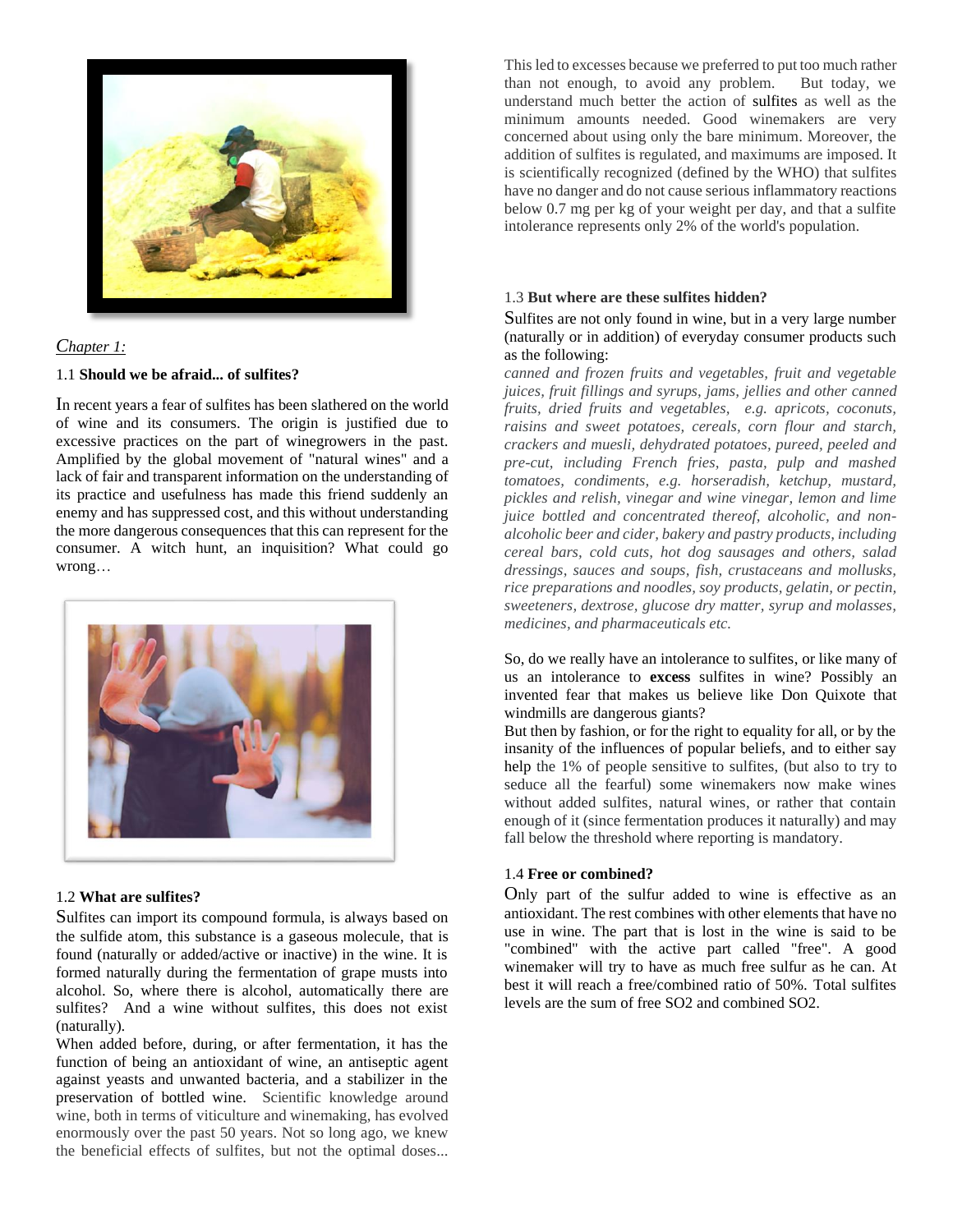

#### *Chapter 2:*

2.1 **A headache, according to "Châteaux en Espagne (piein-the-sky)…"** 

If you are confused by this information, do not drop your reading. The solution is in the bottle (and in the next paragraph). Red wines contain on average 10% to 20% less sulfites than white and rosé wines because white and rosé wines do not contain natural antioxidants due to the skins and stalks of the berries not coming into contact with the juice. In order to obtain the same level of free sulfur, the total concentration must be higher than that of dry wines. Sweet and sparkling wines have the highest dose of SO2 because sugar combines with a large proportion of the added sulfur. To obtain the same dosage of free sulfur, the total concentration must be higher than for dry wines.

But then my natural PètNat, a headache assured?

Well, here you are very, very confused, like Don Quixote, because you are certain that red wines give you headaches and leave you indisposed every time. You can swear on Sancho Panza's head that the culprit can only be the infamous SULFITE!! And if you now drink only white, sparkling or sweet wines, because you no longer have headaches, just evils of mind? You must believe social media better than your own doctor because numbers are strength. Yet, I swear to you that you are pursuing the wrong subject and that the real culprits are much more dangerous than sulfites.

#### 2.1.1 **The biogenic amines and the role of bacteria in lactic acids and aerobic and anaerobic yeasts.**

Here we are, the subject revolves around a problem of dioxin, putrefaction, nitrogen and especially Yeast Nurturance!! I will keep it simple because chemical explanations can only worsen the understanding of the problem.

#### 2.2 **Nutrient for yeasts:**

In the common modes and practices of modern winemaking winemakers (who sometimes can be the problem) use yeast nutrients.

Yeasts are an essential element for the fermentation of the juice of reason, and especially the must. Yeasts are microorganisms consisting of simple cells of the fungi family. They are classified into two main families, aerobic and anaerobic depending on their methods of breathing. These two types of yeast are essential for the complete transformation of juices. Some yeasts (Saccharomyces Cerevisiae) are more resistant to very high alcohol concentrations of 16% to 17% by volume before becoming inactive. To make the must so it has concentrations of fruit sugars (Brix) high enough to feed the yeasts up to the alcohol / sugar level desired by the winemaker. The demand for wine that has high alcohol levels and high body concentration (Parker syndrome) forces winemakers to push their wines to the maximum. The problem is that fermentation needs nitrogen and therefore its contribution is essential since it does not exist naturally in the grapes. The intake of nitrogen is therefore the most quantitative element in the addition of yeast nutrients as well as the increase of bacteria to facilitate the transformation of malic acid into lactic acid.



#### *Chapter 3:*

#### *3.1* **For fear of...**

Unpleasant aromas and tastes in the wine caused by the biogenic amine (Histamine, Tyramine and Putrescine) in the wine, winemakers will add in excess (overdose) yeast nutrients. Also you need to take into consideration as most of its biogenic amine are formed during the second fermentation (malolactic, but many are already present in large quantities in the grapes and will decompose in the must (Methylamine, Ethylamine, Diamino pentane (cadaverine)).

If all yeast nutriments are not transformed during fermentation, they will then turn into Biogenic amines. So, when biogenicamine producing strains are present, the winemaker is encouraged to inoculate select malolactic starters to replace the indigenous microflora.

During malic fermentation (most red and white wines) research shows a very significant increase in their presence in ready-toeat wine.

Research also shows that its amines are inexplicably present in greater numbers in certain appellations, regions, vineyards, or winery, without understanding their origin or how to control them.

## **Memorandum**:

*In order to limit your reading headache, I will avoid all the explanation of the decarbonation and the action of bacteria genera and the effects of PH during fermentation and aging.*